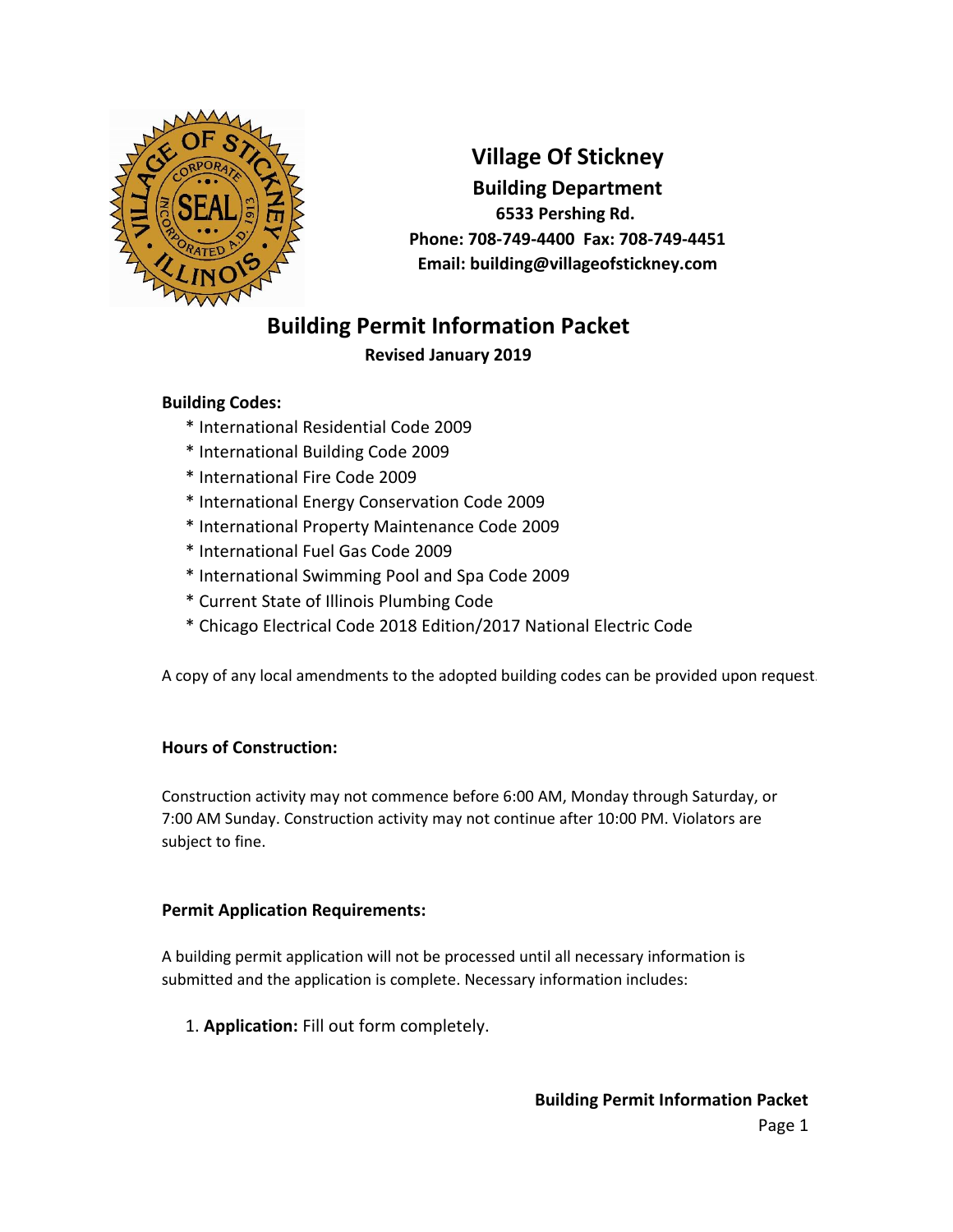2. **Plat of Survey:** Submitted along with all permits for new construction, additions, accessory structures, including replacing patios, decks, fences, and concrete work.

3. **Site Plan:** Required for new construction, additions, and accessory structures, drawn o scale with the building dimensions noted. The site plan can be shown on the plat of survey.

4. **Engineering/Grading Plan:** Required for new construction. Engineering/grading plans are reviewed by a consulting engineer for stormwater management compliance. All engineering review fees are to be paid by the building permit application.

5. **Building Plan:** Architect stamped plans for new construction, additions, and in some cases accessory structures are required.

| a. Single Family Residence: | 3 sets of plans |
|-----------------------------|-----------------|
|-----------------------------|-----------------|

b. Multi Family Residence: 3 sets of plans

c. Commercial, Office, Industrial: 3 Sets of plans

Key items to include on building plans:

Single family detached residential:

Column and beam sizes Stair riser and tread dimensions Complete electrical detail House/garage construction details Light and vent schedule Window sizes Water, waste, and vent piping details (including Radon) Attic access location, size

Multi-family, commercial, and industrial

Sprinkler details HVAC details, including mechanical ventilation schedule Electrical details, including exit signs, emergency lighting, fire alarm detail, etc.

Wall types, including hourly rating, construction material of walls, U.L. Design numbers, etc.

Handicap accessibility (elevator, parking, restrooms, etc.) Door schedule

#### **Building Permit Information Packet**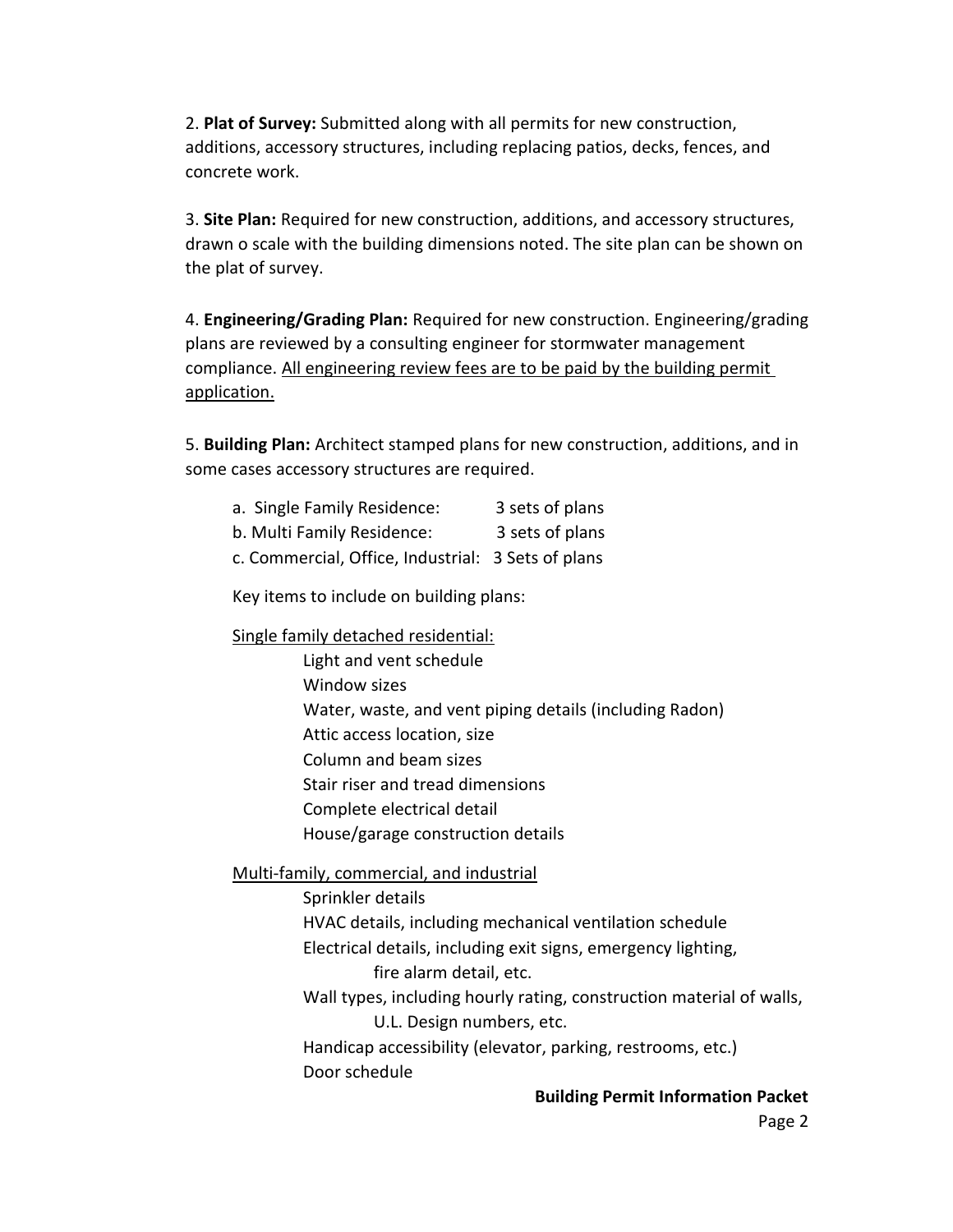6. **Business License:** For all new businesses locating in the Village of Stickney or existing businesses relocating within the Village of Stickney, a business license is required. Contact Village Hall regarding the requirements to obtain a business license, 708-749-4400.

### 7. **Contractor's License:**

a. **All Contractors** shall obtain a Village of Stickney contractor's license. This shall include all sub-contractors. The Village of Stickney contractor's license is valid from January 1st through December 31st. The annual fee is \$100.00.

> i. **All contractors and sub-contractors,** shall submit proof of liability insurance and a \$10,000 bond to the Village of Stickney.

b. **Electrical Contractors** shall give evidence of of a license with any other City, county, or State jurisdiction in Illinois. It **must** be from a testing facility. Proof of liability insurance and a \$10,000 bond is also required.

c. **Plumbing Contractors** must be licensed with the State of Illinois. Contractors shall submit a copy of their State License. Plumbing contractors performing sewer work shall be required to obtain a Village of Stickney contractor's license.

d. **All other trades** that require a Professional or State License must submit a copy of that License along with the contractor license application.

#### **Inspections:**

1. Inspections are required on all work performed. The owner/contractor is responsible for obtaining all inspections. Licensed contractor performing the work must be present for **ALL** inspections. **FAILURE TO CALL FOR AN INSPECTION WILL RESULT IN FINES.**

**TO SCHEDULE A BUILDING INSPECTION, CALL 708-749-4400 OR EMAIL building@villageofstickney.com (2:00 PM the day before inspection required for next day inspection).**

2. **To cancel a scheduled building inspection, call the Village of Stickney Building Department prior to 2:00 PM the day before the scheduled inspection.** Scheduled building inspections canceled without prior notice as required and failed inspections will incur a re-inspection fee. The reinspection fee schedule \$50.00. **Re-inspection fees must be paid at Village** 

> **Building Permit Information Packet**  Page 3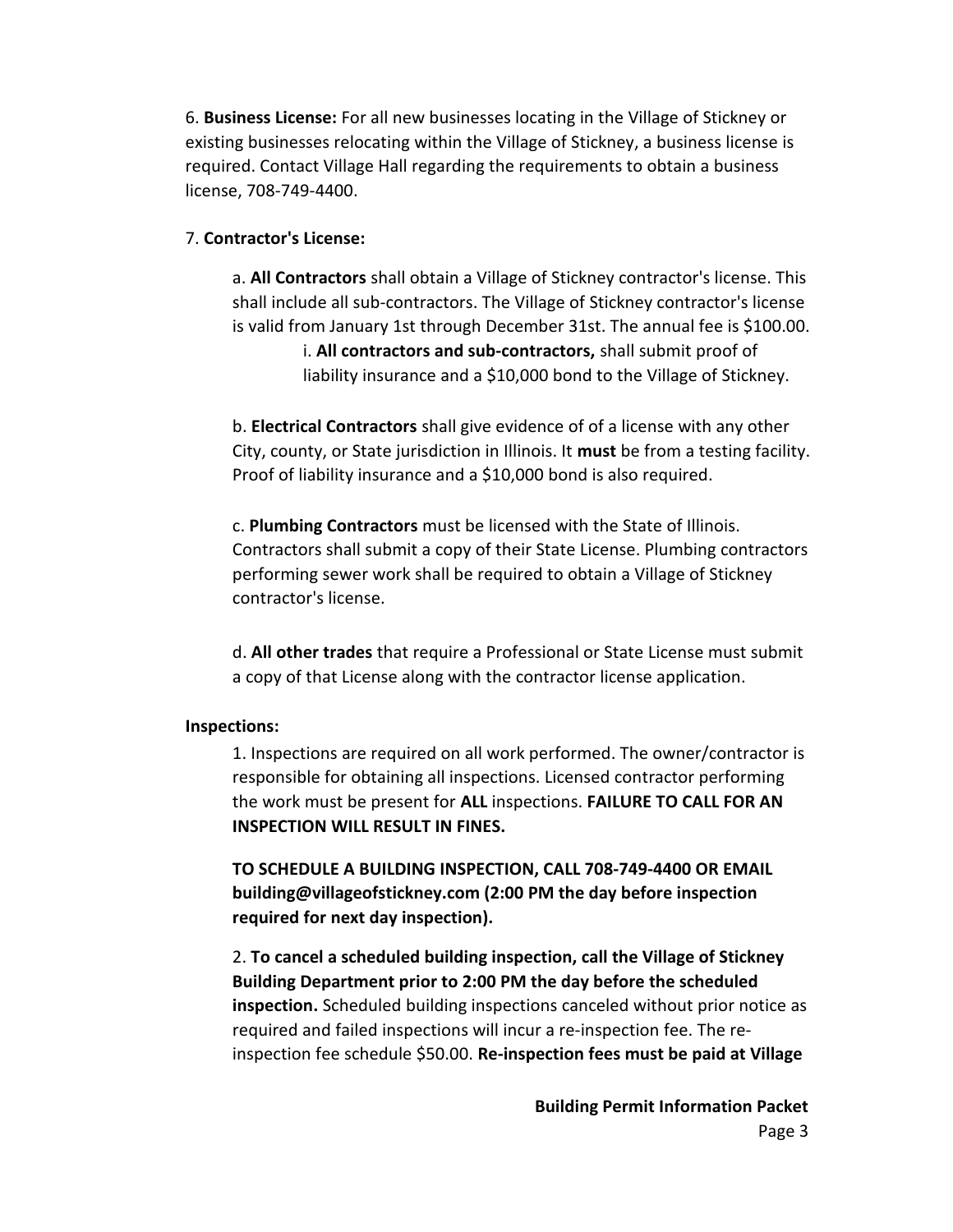#### 3. **Single Family Homes:** Generally, the following inspections are required:

a. Footing: After footing excavation has been completed and formed, before concrete is poured.

b. Spot Survey

c. Backfill: After drain tile and 12" of gravel placed, walls have been damp proofed, and window wells have been installed, before backfill is placed.

d. Under slab plumbing and electrical: after insulation, vapor barriers and/or wire mesh installed, before concrete is poured or anything is concealed.

e. Plumbing and Electrical rough-in: After rough plumbing and electrical have been installed, before insulation, vapor barrier, or wall finish has been applied. Proper ladders or stairs required for access.

f. Framing: After rough framing is complete, before any insulation, vapor bariier, or wall finish is applied.

g. Fireplace: After fire box is constructed, before construction of chimney, fire stopping, and the fireplace is concealed for a pre-fab chimney.

h. Insulation: After insulation and vapor barriers are installed, before wall finish is applied.

i. Plumbing and Electrical final.

j. Final: After all work is completed, final grading survey submitted, approval by the Village of Stickney Public Works Department, before any use, occupancy, or furnishings are moved into the structure.

4. **Commercial, Office, and Industrial:** In addition to the above, the following inspections are required.

a. Water Final, Village of Stickney Public Works Department

b. Fire alarm or sprinkler alarm final, Village of Stickney Fire Inspector.

c. Cook County Department of Public Health, if applicable.

**Building Permit Information Packet**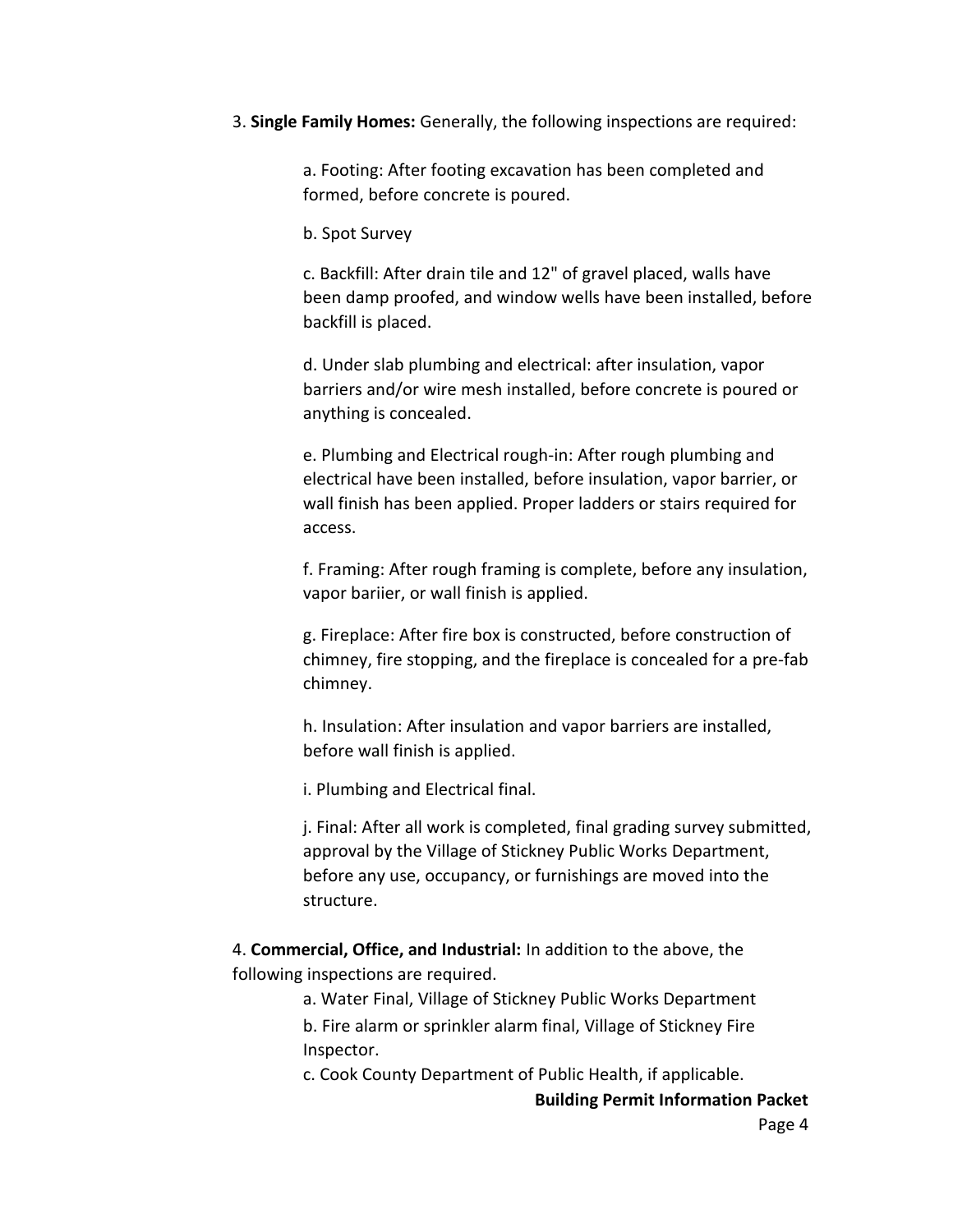#### **General Information**

1. The following **additional permits** may be required depending on the type of work being done, including new construction, additions, or remodels, for residential, commercial, office, or industrial.

a. **Cook County:** a demolition permit must be obtained before any demolition may begin within the Village of Stickney.

b. **Public Sanitary Sewer and/or Stormwater Permit:** Call the Metropolitan Water Reclamation District to determine if a permit will be required from them, 708-588-4079. Please provide the Village with a copy of the receipt showing that the fee has been paid. **\* ALL NEW COMMERCIAL ALTERATION OR ADDITION MUST CONTACT THE COUNTY TO DETERMINE IF A PERMIT IS REQUIRED.** 

Additionally, any remodel, reconstruction of any dwelling unit, commercial, or industrial building which results in the increased sewage flow may require additional permit from the Metropolitan Water Reclamation District.

#### c. **Cook County Department of Public Health**

d. **Third Party, Fire District Plan Review and Inspections:** For all commercial projects. Plans will be sent to a third party and fees will be paid directly to them.

2. Construction Driveway: Either an existing hard surface or a stone driveway is required within 5 days after the foundation has been placed for new construction. No other inspections will be scheduled until the stone is in place.

3. Erosion Control: Erosion control devices, such as a silt fence or hay bales, shall be maintained around the perimeter of the site of any property under construction, at all times. **Erosion control devices are to be placed prior to construction.**

4. A portable restroom must be on site for all new construction.

**Building Permit Information Packet**  Page 5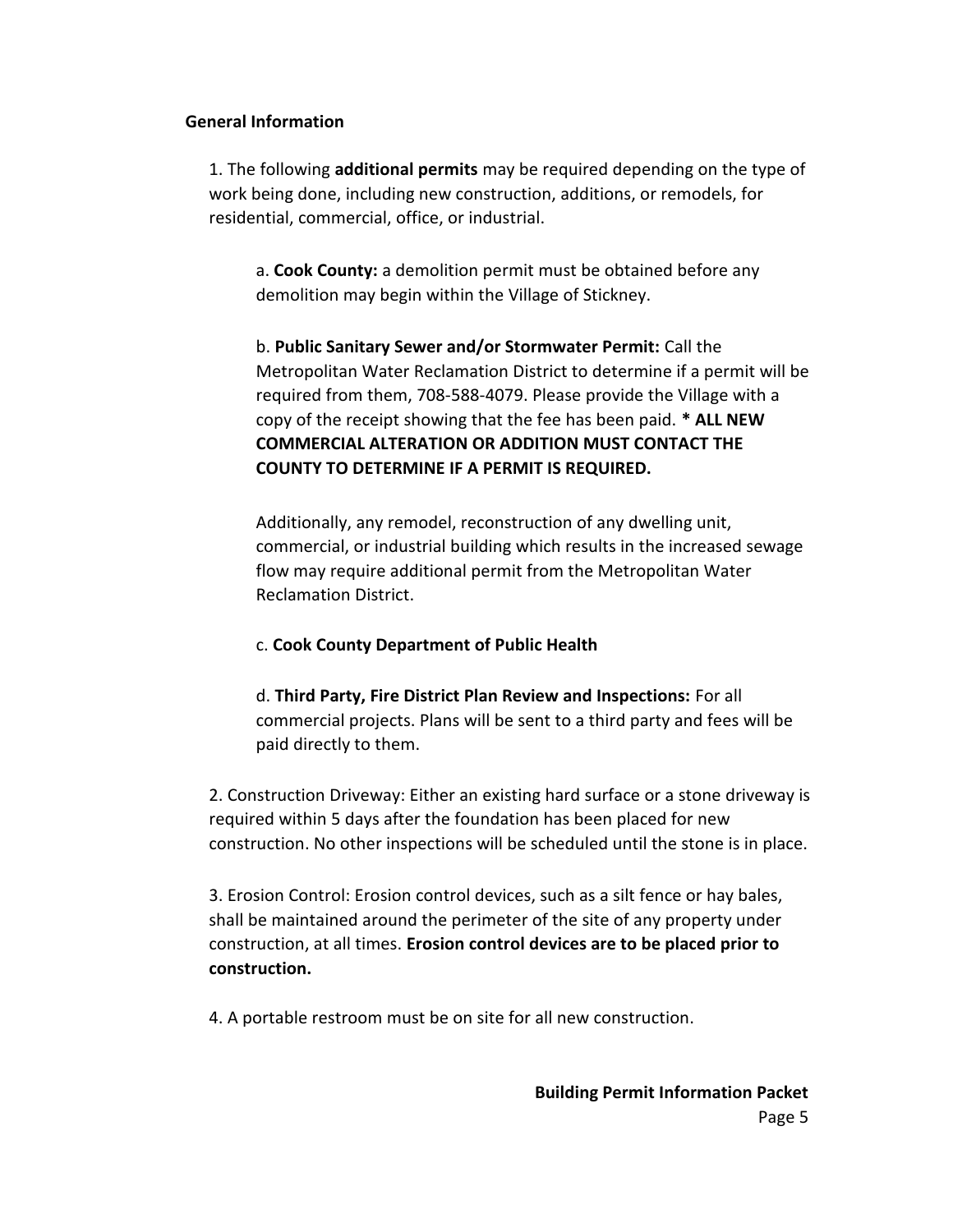5. "As-Built," Final Grading Survey: A copy of the final grading survey or "As-Built" drawing, are required at least 4 days prior to the request for a final occupancy permit. **SOD OR SEED IS NOT TO BE PLANTED UNTIL THE "AS-BUILTS" OR FINAL GRADING HAS BEEN APPROVED BY THE VILLAGE.**

6. Final Occupancy: A final occupancy permit will not be issued until the sod or seed has been planted, sidewalk, driveway, and public, and private landscaping installed.

7. Revisions: If, during the course of the permit review or construction, changes are to be made to either the building plans or the site developmental plan, a revised architectural stamped plan and/or a revised site plan, including grading plan, is required. Additional review fees may be incurred.

8. Permit Expiration: A building permit becomes null and void if a request for a building inspection has not been received. Permits become null and void after 1 year from the date of issuance, unless an extension is granted by the Village at the request of the permit holder.

9. One Permit Limit: No more than one building permit shall be issued unless it involves the same project or unless construction required under prior permit continues at a reasonable pace.

10. Permit Fees: Building permit fees are based on several factors, including the type of work being done. Value of the proposed construction, building plan review fees, and engineering review fees for site grade related construction activity.

#### **Plat of Survey/Grading Plan Requirements:**

For all new construction, 3 copies of a plat of survey/grading plan are required to be submitted. **A re-submittal fee of \$100.00 may be imposed if all of the required information is not provided and/or if revisions are required.** The following revisions are required to be shown:

- 1. Legal Description of property.
- 2. Lot lines, including easements.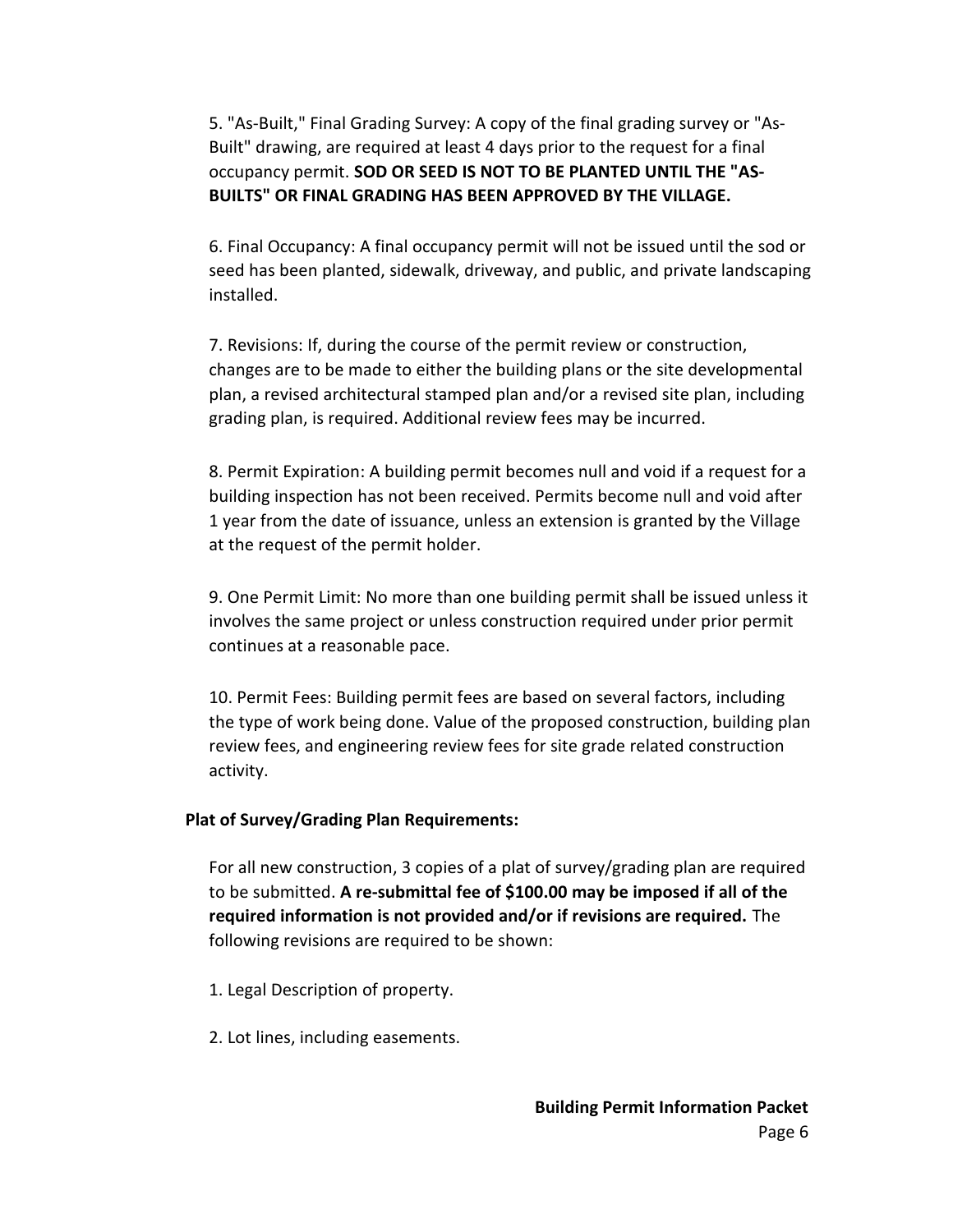3. Proposed building foundation location, with all the dimensions and setbacks from lot lines noted.

4. Proposed location of driveway, including width at the lot line. Driveways are not permitted within easements and cannot exceed a slope of 8%.

5. Proposed foundation elevations, with all steps noted, if applicable.

6. Proposed garage floor elevation.

7. Show proposed deck/patio location, including dimensions of such structures and distance from lot lines.

8. Existing curb flow line elevation of all homes/buildings on adjacent properties.

9. Top of foundation elevation of all homes/buildings on adjacent properties.

10. Existing and proposed elevations of the lot at all corners of the lot.

11. Proposed elevations of the lot at all critical drainage points within the lot.

12. Arrows indicating direction of drainage flow.

13. Sump pump discharge location from building indicated.

14. A professional engineer or land survey must seal the plat of survey grading plan.

### **Final Grading (As-Built) Survey Requirements:**

For all new construction, a copy of the final grading survey, or "as-built" drawing is required to be submitted **before any seed or sod is installed. A resubmittal fee of \$100.00 may be imposed if all of the required information is** 

1. Legal Description

2. Building foundation location, including dimensions and setbacks from all lot lines.

**Building Permit Information Packet**